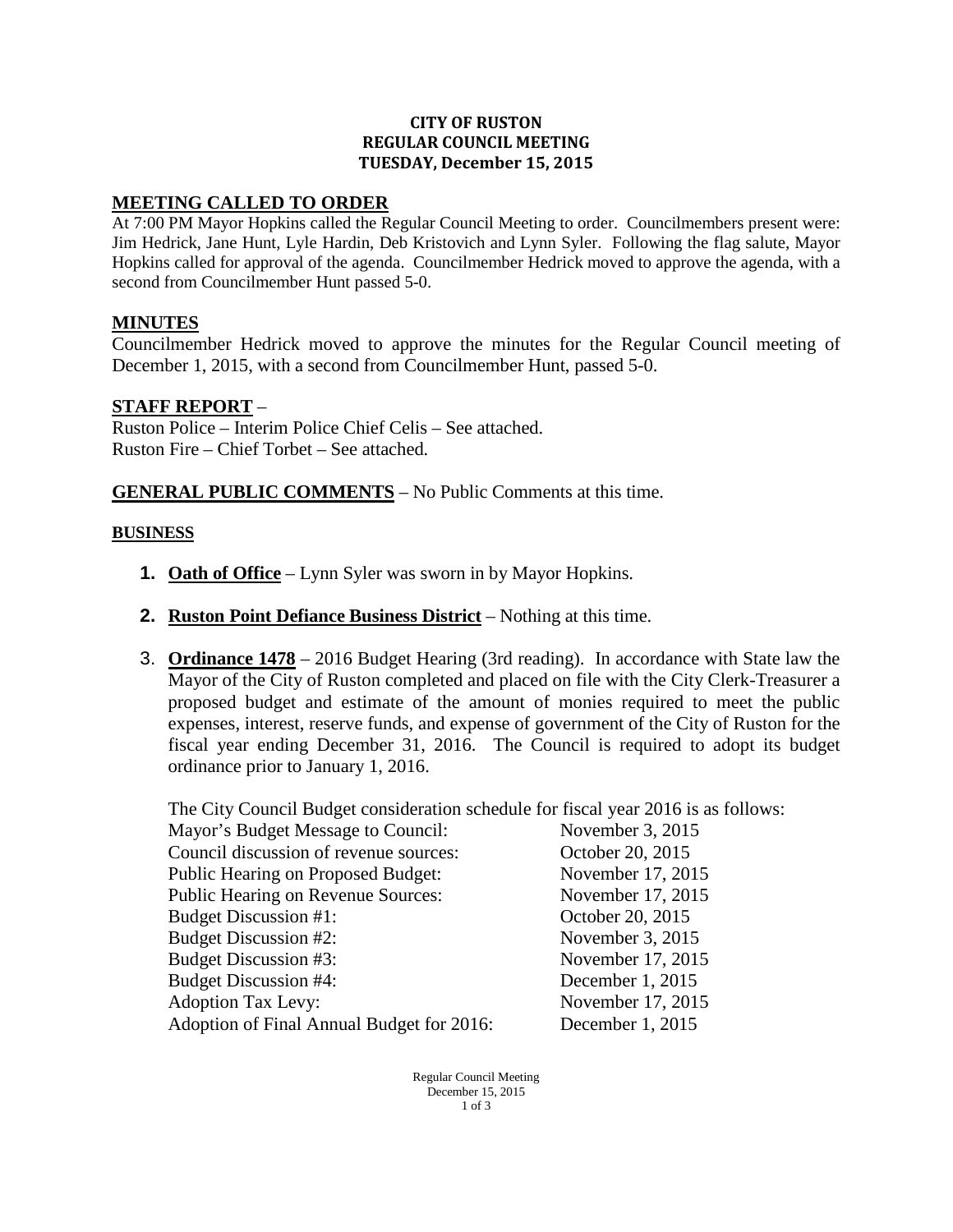CITY OF RUSTON Regular Council Minutes December 15, 2015

> The City Clerk has complied with state law by publishing notice of the availability of the budget for public review and publishing notice of the required public hearing on the City's proposed budget and tax levy. The City Council will hold the budget and levy hearing on December 1, 2015. Councilmember Hardin presented Mayor Hopkins email which discussed the 2016 Budget. Council moved Ordinance 1478 to the next council meeting on December 15, 2015 for 3rd reading. After discussion Councilmember Hedrick moved to approve Ordinance 1478, with a second from Councilmember Hunt, passed 5-0.

- 4. **Ordinance 1480** Comcast Cable TV Franchise Extension (2nd reading). In accordance with State law, the City has the right to control its streets and rights of way, including the right to allow use of its rights of way by franchise agreement or other methods. On April 19, 2010, the City of Ruston granted a five-year cable television franchise to Comcast of Tacoma, Inc. ("Comcast") by adoption of Resolution No. 469 which was accepted by Comcast on July 15, 2010. Under the Terms of the Franchise Agreement, the parties have the option to extend the Franchise Agreement for an additional five-years "by mutual agreement of the parties." The City is comfortable with the current franchise terms and the Mayor recommends extending for an additional five-year period. Ordinance No. 1480 and the extension agreement attached to the ordinance effectuate a 5-year extension subject to the acceptance by Comcast within 60 days of the adoption of the ordinance as well as continuation of the required insurance and performance bond. All of the terms of the Franchise would continue to apply. If this Ordinance is adopted on December 15, 2015, Comcast will need to accept the Franchise Extension no later than February 13, 2016. The expiration date for the extension will be set as December 20, 2020. After discussion Councilmember Hedrick moved to approve Ordinance 1480, with a second from Councilmember Hunt, passed 5-0.
- 5. **Discussion** City of Ruston and City of Tacoma Interlocal Agreement Permitting for the Point Ruston Development.

**CLAIMS/PAYROLL** – Councilmember Hedrick moved to approve Payroll, with a second from Councilmember Hunt, passed 5-0.

**MAYOR'S TIME** – Nothing at this time.

**COUNCIL TIME -** Councilmember Hedrick – Nothing at this time.

Councilmember Hunt – Nothing at this time.

Regular Council Meeting December 15, 2015 2 of 3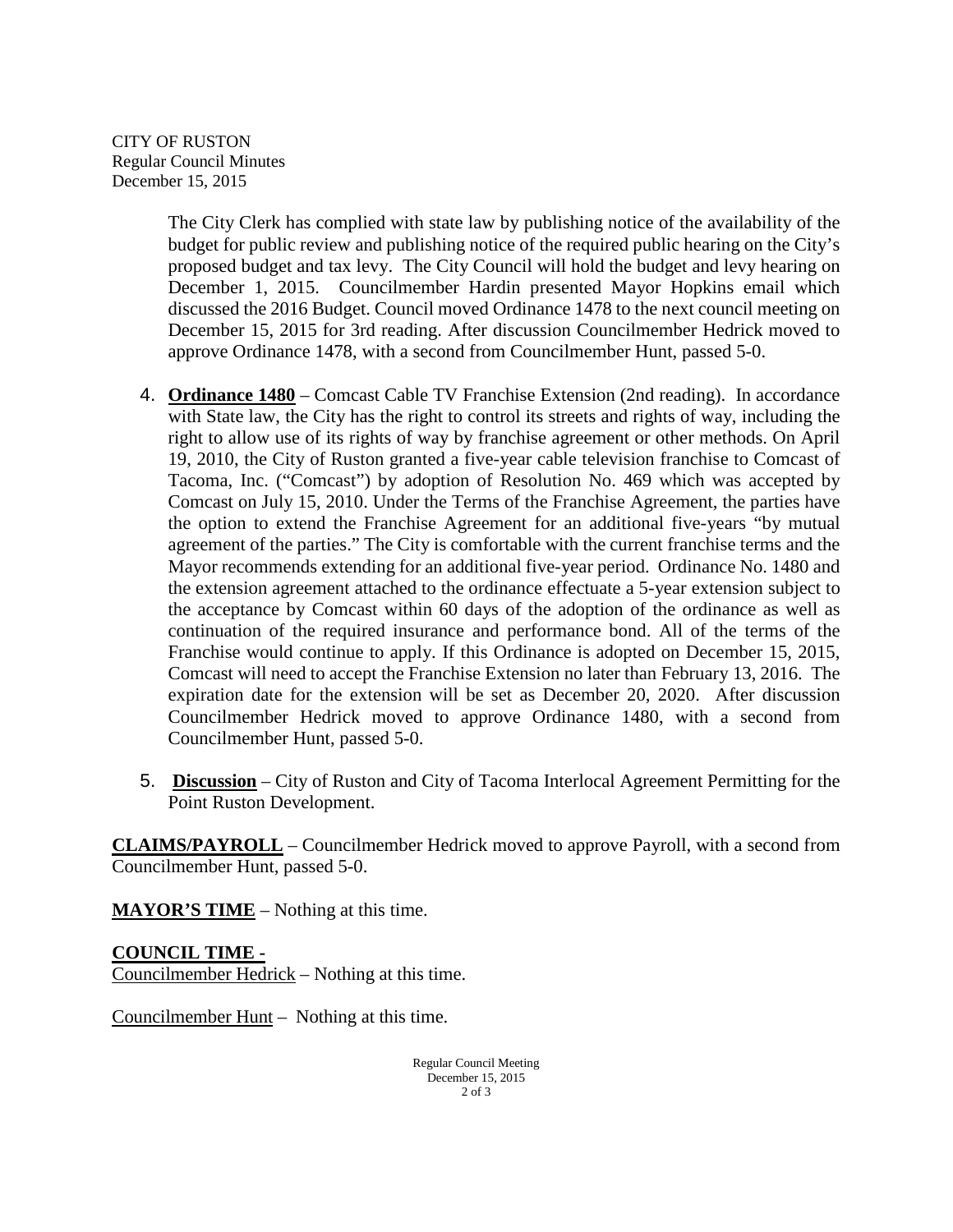CITY OF RUSTON Regular Council Minutes December 15, 2015

Councilmember Hardin – Nothing at this time.

Councilmember Kristovich – Nothing at this time.

Councilmember Syler – Nothing at this time.

### **MEETING AJOURNED** -

At 8:00 PM Councilmember Hedrick moved to adjourn, with a second from Councilmember Hunt, passed 5-0.

Mayor Bruce Hopkins

\_\_\_\_\_\_\_\_\_\_\_\_\_\_\_\_\_\_\_\_\_\_\_\_\_\_\_\_\_\_\_\_\_\_

ATTEST:

Judy Grams, Clerk-Treasurer

\_\_\_\_\_\_\_\_\_\_\_\_\_\_\_\_\_\_\_\_\_\_\_\_\_\_\_\_\_\_

Regular Council Meeting December 15, 2015 3 of 3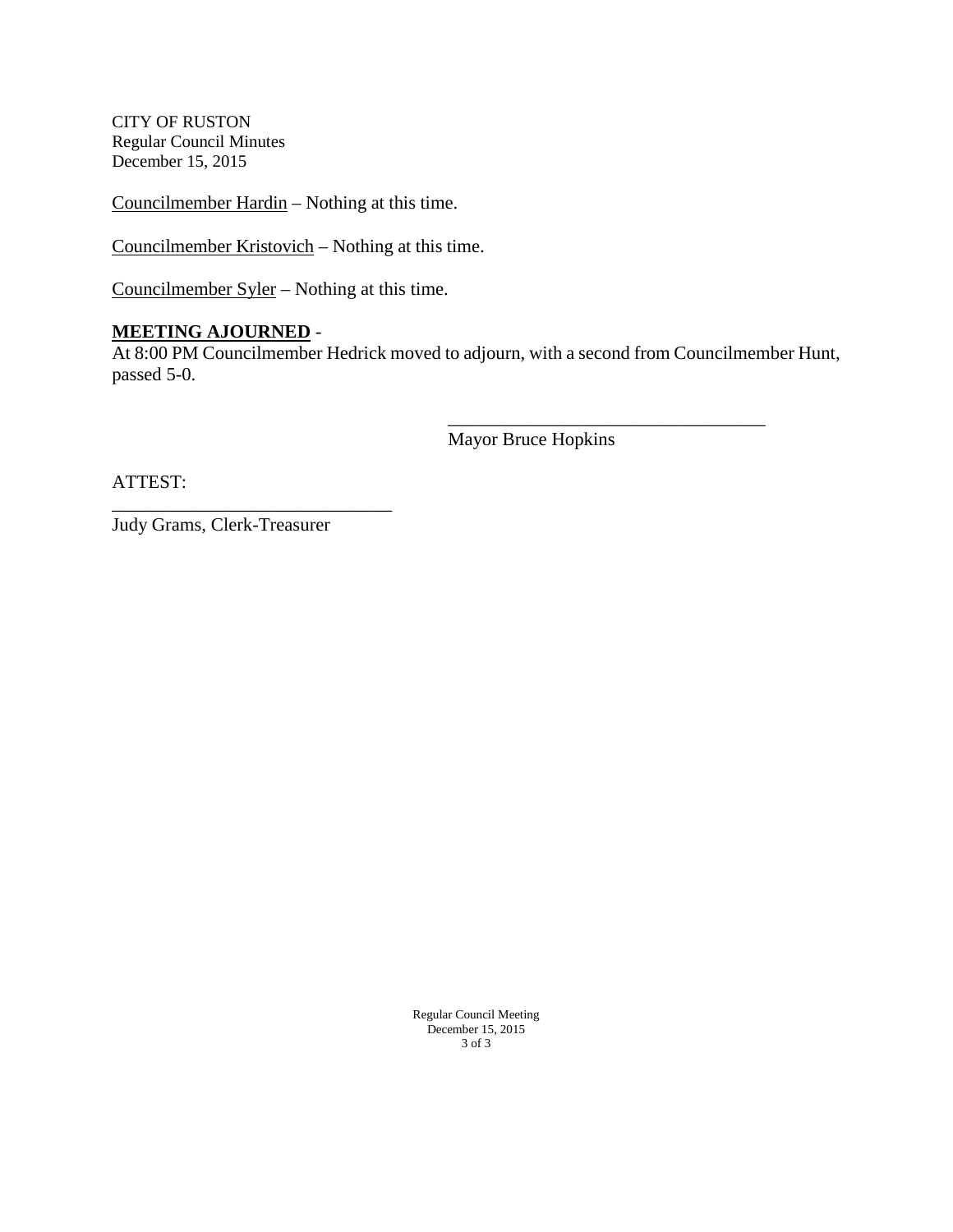

# **Ruston Fire Department Monthly Review for November 2015**

Tuesday, December 15<sup>th</sup>, 2015 Presented by Fire Chief Don Torbet **Total Incidents**: **5** (4 Fire Service, 1 Medical Aid) **Total Volunteer Hours**: 341 Hours **Membership Roster (out of 25)**: **21** (11 FF, 6 Officers) **Recent Membership Changes**:

## **State of the Business**:

- The Department added two members to the roster, John Lamb and Ryan Gilletti. Lt Karl Long departed and left an open space for a 2<sup>nd</sup> Lieutenant
- All vehicles and fire tools are fully operational
- The 2015 budget closure is being finalized
- Firefighters had **live fire training** with Riverside and Browns Point Fire Departments, providing training required for active firefighters within the State of Washington
- December welcomes the **Annual Toy and Food drive**, allowing crew the Department to help provide for needy families and toys for children. Door to door collection in on December 19<sup>th</sup>.
- Recurring CPR training is offered quarterly for the Ruston community. 159 people have been **CPR certified** since the training has been offered by Ruston Fire. Our stretch goal is to have the entire population of Ruston certified in CPR by the end of 2015. This does not factor in those who are currently certified by agencies other than RFD. This will be included in our next newsletter submission. As always, community members may enroll at City Hall or by emailing [rustonfire@rustonwa.org.](mailto:rustonfire@rustonwa.org)
- **Fire Station tours** are provided to the public when resources are available. Please contact [rustonfire@rustonwa.org](mailto:rustonfire@rustonwa.org) for further information.

## **Ruston Fire Department's Master Business Objectives for November/December 2015**

| <b>OBJECTIVE</b>    | <b>START DATE</b> | <b>TARGET COMPLETION</b> | <b>COMPLETE</b> | <b>ACTION OWNERS</b> |
|---------------------|-------------------|--------------------------|-----------------|----------------------|
|                     |                   |                          | %               |                      |
| Recruitment         | 11/2015           | ongoing                  | 21 of 25        | <b>WHERRETT</b>      |
| <b>CPR Training</b> | 11/2015           | 11/2015                  | 100%            | ANDERSON             |
|                     |                   |                          |                 |                      |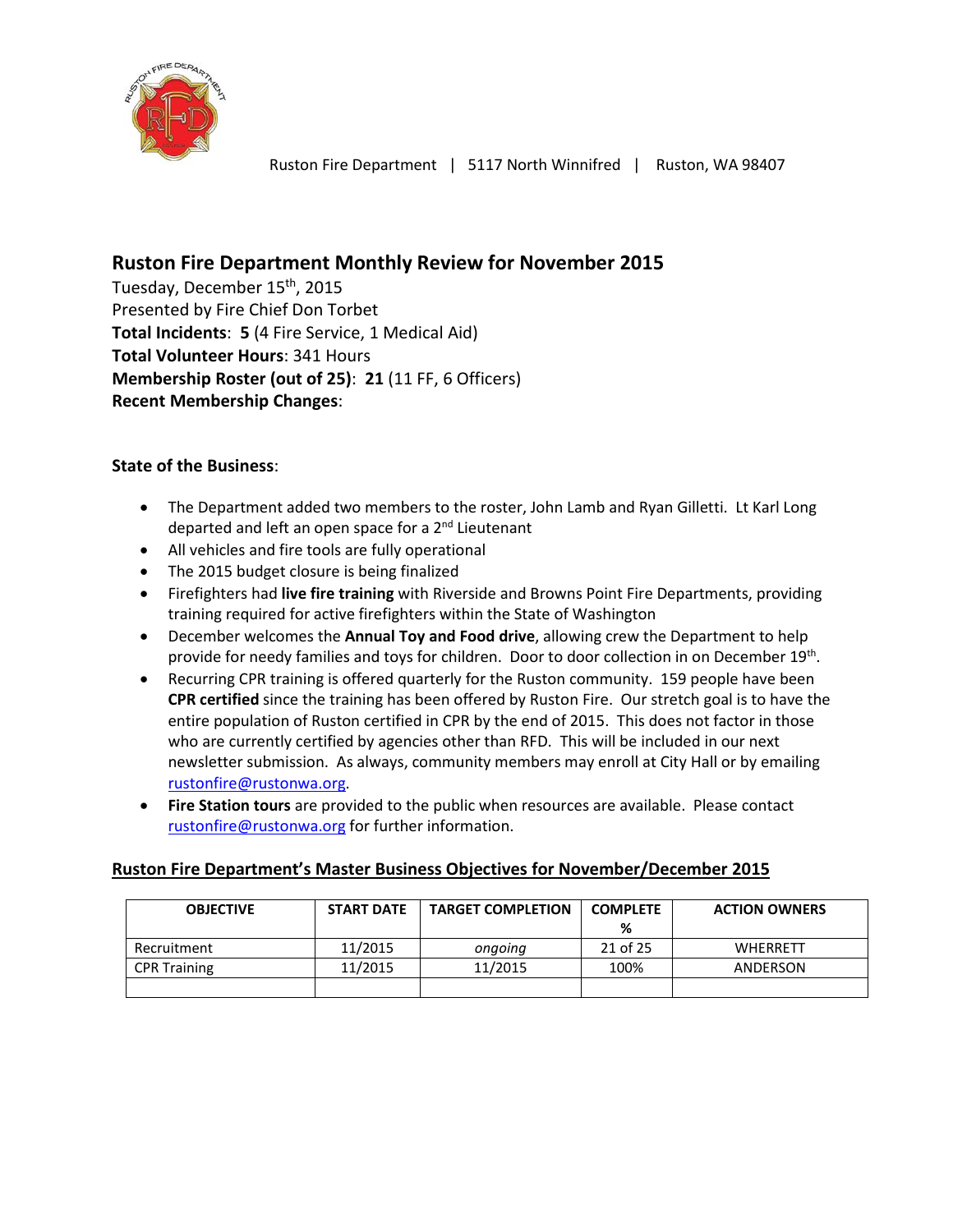

# **Chief's Report Ruston Police Department Tuesday December 15, 2015**

# **Chief of Police:**

I am continuing to work with the developers of our new CAD system to work out many bugs related to obtaining monthly reports. Things have gotten better but we are still not to a place where this comes easily. November was relatively quiet month with regards to special events or activities. We are preparing to work with the fire department for upcoming Christmas season and looking forward collecting food for the food bank and toys for the toys for tots program.

## **Other Personnel Issues:**

Officer Kaylor has resigned and is no longer working with the department. Our part time officers have really stepped up and committed to working more hours than normal to help with staffing issues.

**Civil Service Commission:** Oral boards to fill Officer Kaylor's position were held on December  $4<sup>th</sup>$  and an eligibility list has been established. It is my intent to fill that position as soon as possible and then begin working on filling another part time officer position.

## **Officers were involved in:**

In November officers responded to various types of incidents such as alarms, animal calls, burglaries, citizen assists, disabled vehicles, domestic violence calls, fire/medical assists, panhandlers, security checks, suspicious vehicles/persons, thefts, vehicle prowls, trespass complaints, unwanted subjects, felony and misdemeanor warrant arrests, and numerous traffic related arrests.

Police reports were filed in almost all of these cases.